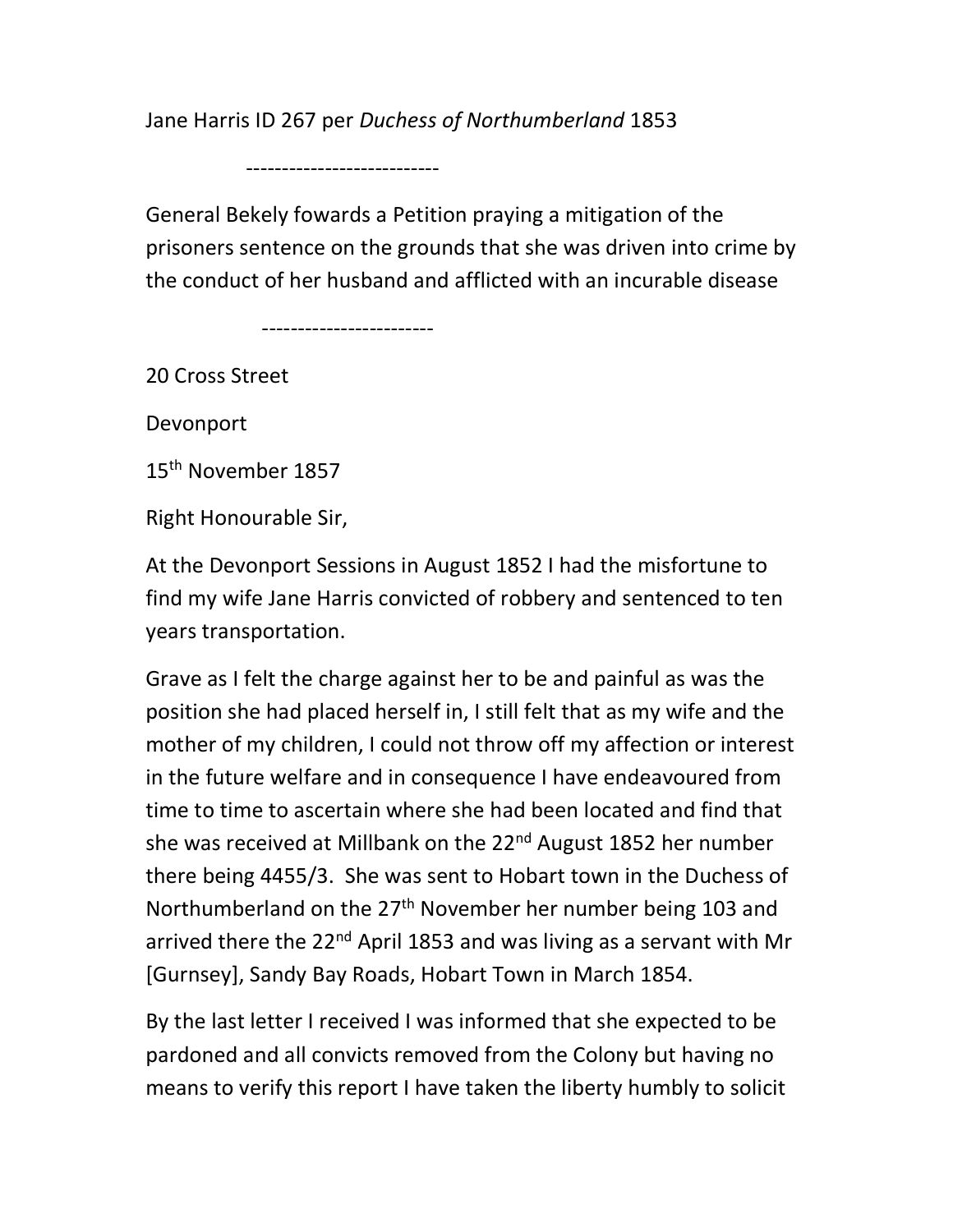your Honour to inform me if there is any hopes of my wife's return to England and if so if you can inform me about what time I may expect her, or if not and she is to be removed, I humbly hope your Honourable Sir will kindly inform me where she is to be removed to.

Praying for the liberty I have taken

I am

Your most humble but afflicted servant

John Harris

--------------------

Cannot say

[HM]

--------------

Mount Wise

Devonport

23rd August 1854

Sir John Yarde Buller presents his compliments to Lord Palmerston and begs to call his attention to the case of Jane Harris a convict at Hobart Town. The object is to obtain a Ticket of Leave for Jane Harris to accompany her present Master and Mistress who are about to leave Van Diemen's Land and Sir John hopes that upon inquiring Lord Palmerston will not find any reason for refusing Jane Harris the indulgence sought.

--------------------------

Van Diemen's Land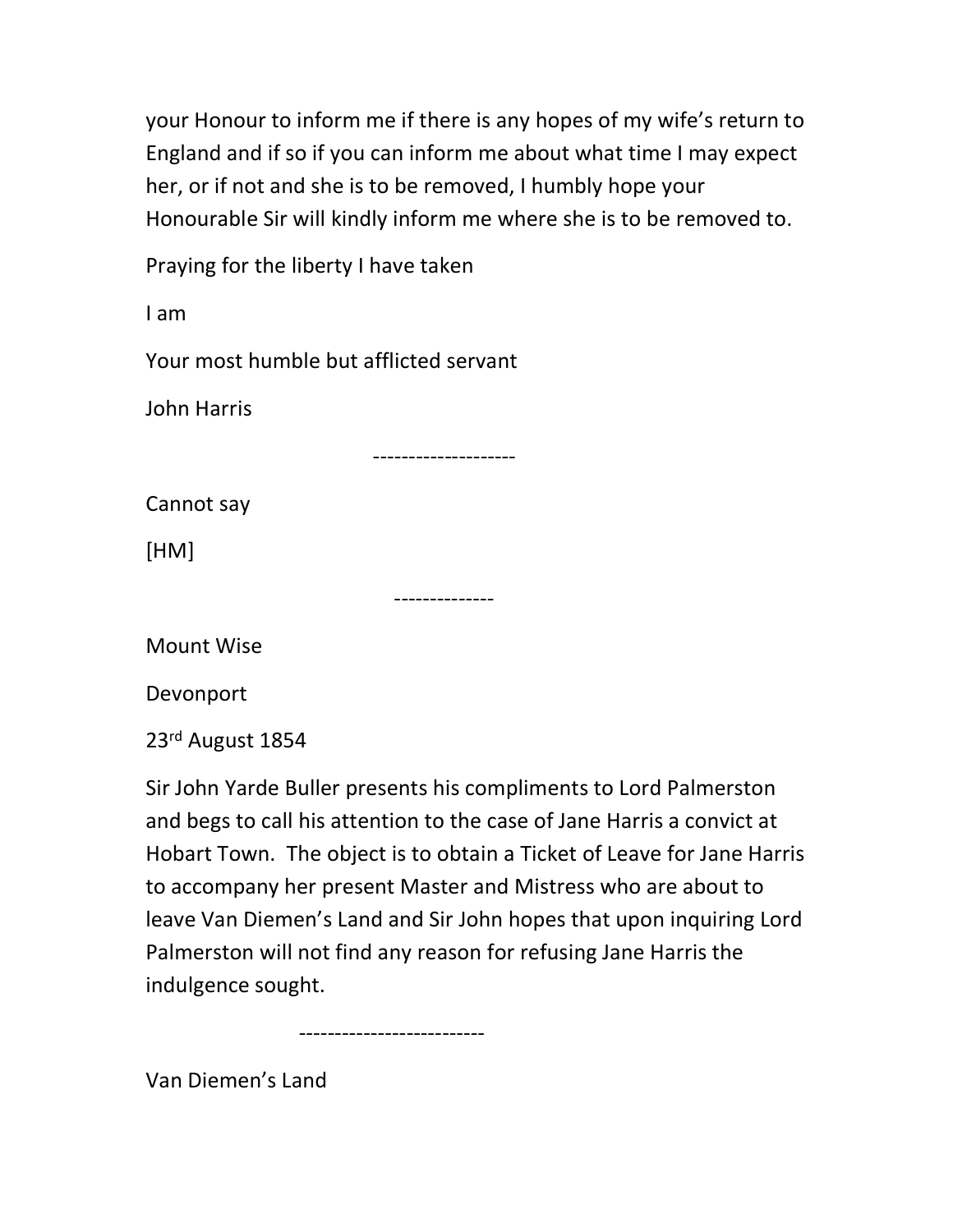Cannot in this case depart from the usual course

-----------------

29th August 1854

Sir John Yarde Buller applies for the grant of a Pardon to the convict in order that she may accompany her employers who are about to leave the Colony and wish to take her with them.

--------------------

12 James Street

Devonport

28 October 1852

Sir

I am the [ ] mother of Jane Harris who is now under the sentence of transportation for 10 years. Her first conviction and is confined in Millbank Prison, her number is 4455.

She is the wife of a Policeman in the Devonport Dockyard (nine words cannot be read) and the sympathy they felt for me. A Petition was forwarded to you a month since signed by the Mayor, the Ex Mayor, the Magistrates, the Prosecutor and many of the gentry belonging to this town and neighbourhood praying that my unfortunate daughter (ten words cannot be read) rather than be sent beyond the seas. I respectfully beg you to (five words cannot be read) which is almost (four words cannot be read). Servant.

Hannah Hutchings.

Sir

I beg to forward for the information of the Right Honourable Mr Secretary Walpole my report of the case of Jane Harris, on whose

-----------------------------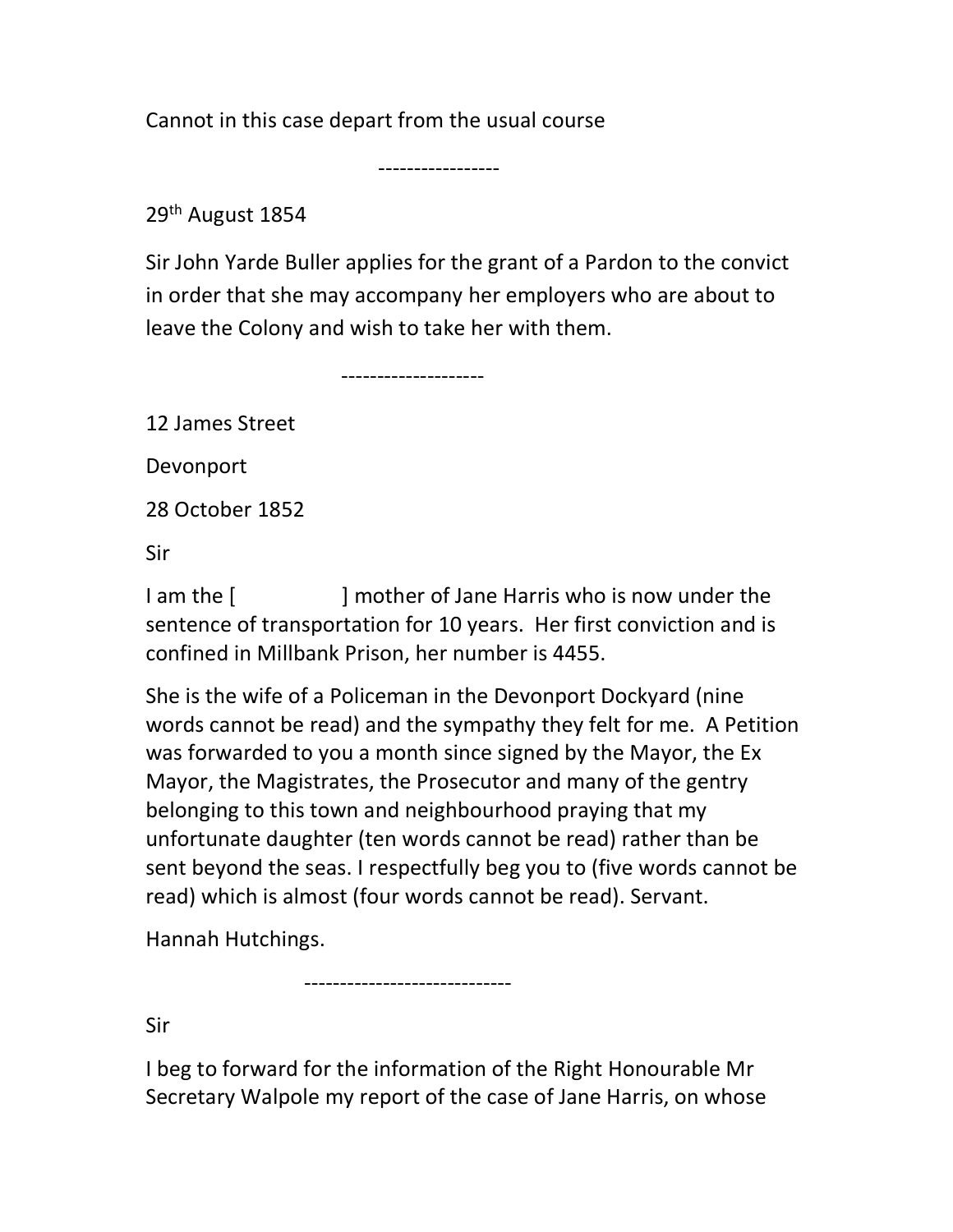behalf a memorial has been presented praying that the state of her health she might be permitted to undergo her sentence at one of the permanent Establishments in this country.

As the memoralists neither [ ] the justice of the verdict nor the propriety of the sentence I content myself with stating that this was tried in conjunction with two daughters Louisa Ann Harris aged 9 and Elizabeth aged 15 . Louisa charged with stealing and Elizabeth and the Prisoner being charged with receiving the goods knowing them to have been stolen.

Elizabeth was acquitted and Louisa and her mother convicted on [ ] evidence . I made my inquiry and found that the Prisoner has long born a bad character and that she had engaged her children to steal, and received the produce of their robberies. I am convinced that the punishment ought to be a serious one , and it was desirable to separate the mother for a long period from her daughters.

I cannot of course express any opinion as to the [  $\qquad$  ] of granting the prayers of the petitioners as that would depend on considerations which do not fall within my [pr.....] but I would beg to submit to Mr secretary Walpole that for the (seven words cannot be read} to return to Devonport .

I have the honour to be

Sir

Your obedient humble servant

Horatio Waddington Esq.

Temple

19th October 1852.

----------------------------

Ordnance Office

Pall Mall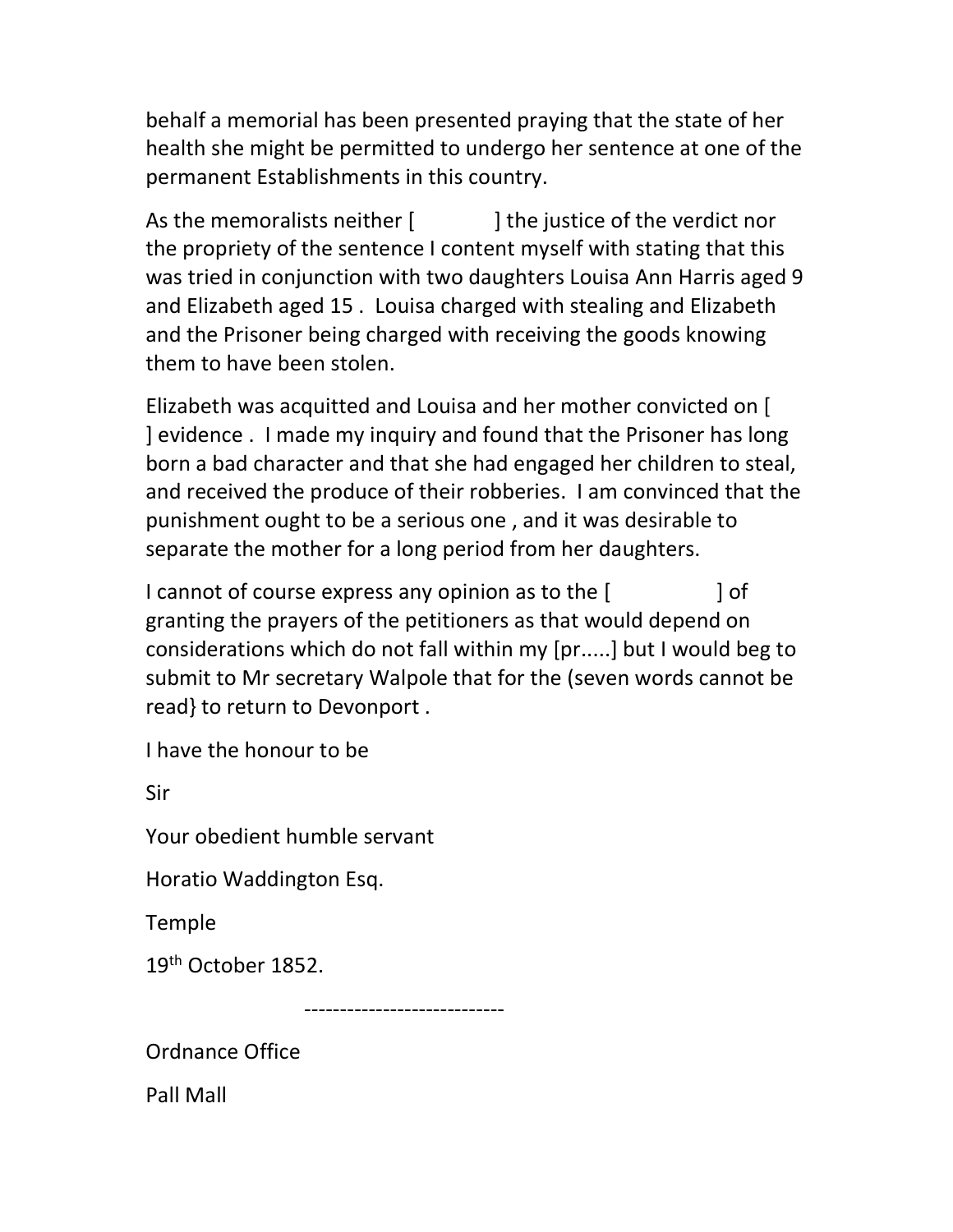29th September 1852

Sir

My desire of several magistrates of Devonport and other gentlemen of great influence of that place, I have the honour to transmit the enclose Petition and to submit it for favourable consideration.

I have the honour to be

Sir

Your most obedient servant

 $\{$   $\qquad$   $\}$ 

---------------------------------

To the Secretary of State for the Home Department

23rd September 1852

Devonport

The petition of Hannah Hutchings

Humbly Sheweth

That her daughter Jane Harris was convicted at the |Midsummer Sessions at Devonport and sentenced to ten years transportation. That your Petitioner believes that the conduct of her husband drove her to the commission of the act of which she was sentenced. That your Petitioner is informed that she is suffering from an incurable disease and therefore humbly prays that she may be retained at the Penitentiary or some other prison in the United Kingdom and NOT sent abroad to any of the penal settlements to undergo her sentence.

Hannah Hutchings.

--------------------------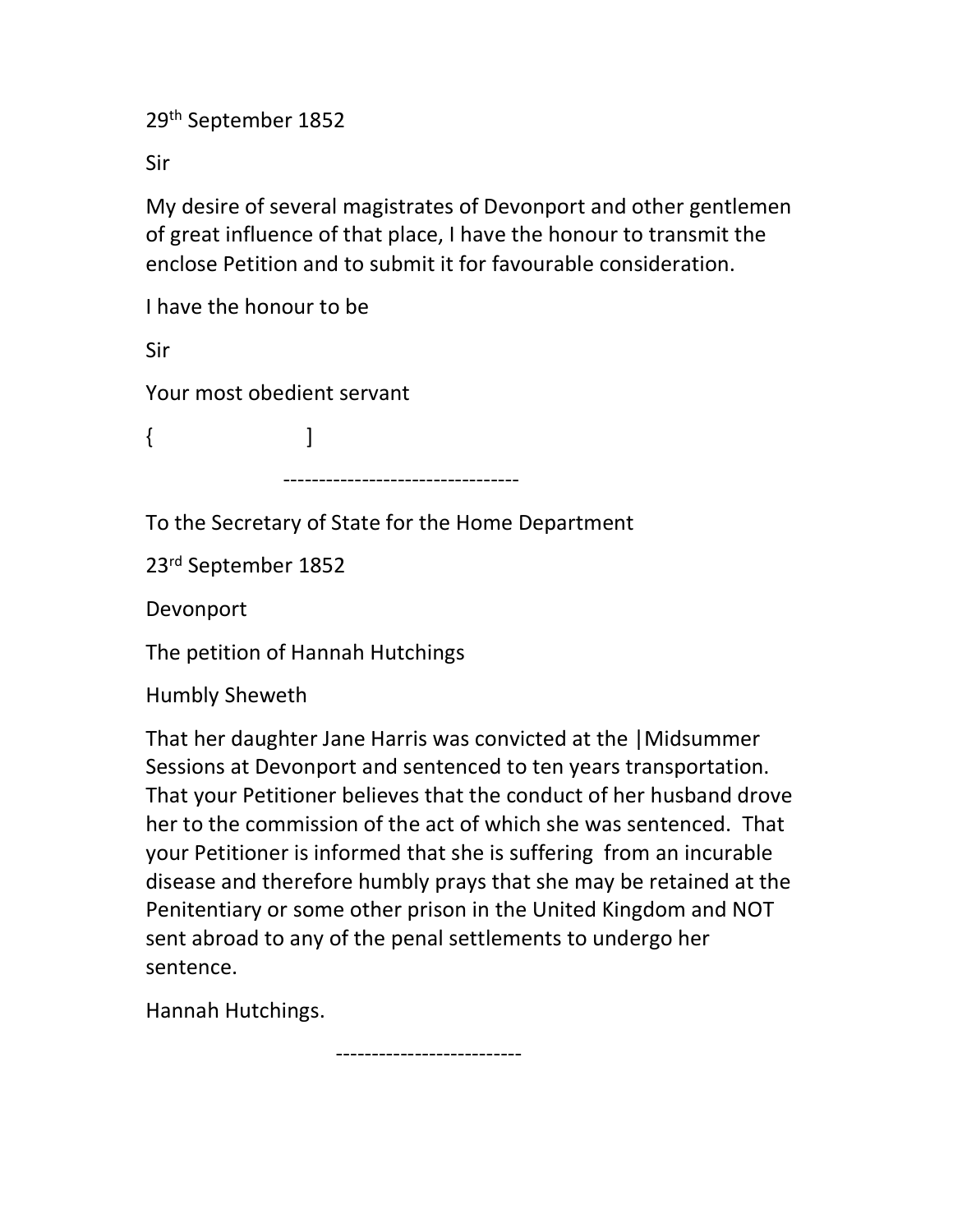I Benjamin Allen the Prosecutor at the trial at which the said Jane Harris was convicted do humbly beg that the prayer of her mother may be granted.

Benjamin Allen

--------------------------

The undersigned gentlemen of Devonport and its neighbourhood, knowing the said Hannah Hutchings to be a most respectable woman, and in no way instrumental to her daughter's crime, do join in her Petition, that her daughter may be permitted to undergo her sentence in the Establishments of the United Kingdom.

R E Knowling – Mayor

W Jeffery – Magistrate

John Ingle – magistrate

Timothy Cain – Magistrate

A Hudson – Magistrate

Robert Baker MA

William Williams Lieutenant RN Director of Police

J Briggs – Chaplain Royal Dockyard Devonport.

Jane Harris aged 39

Devonport Borough Sessions August 1852

Larceny and receiving stolen goods

10 years transportation

Gaol Report – Not before conviction at Millbank

Series – HO 18